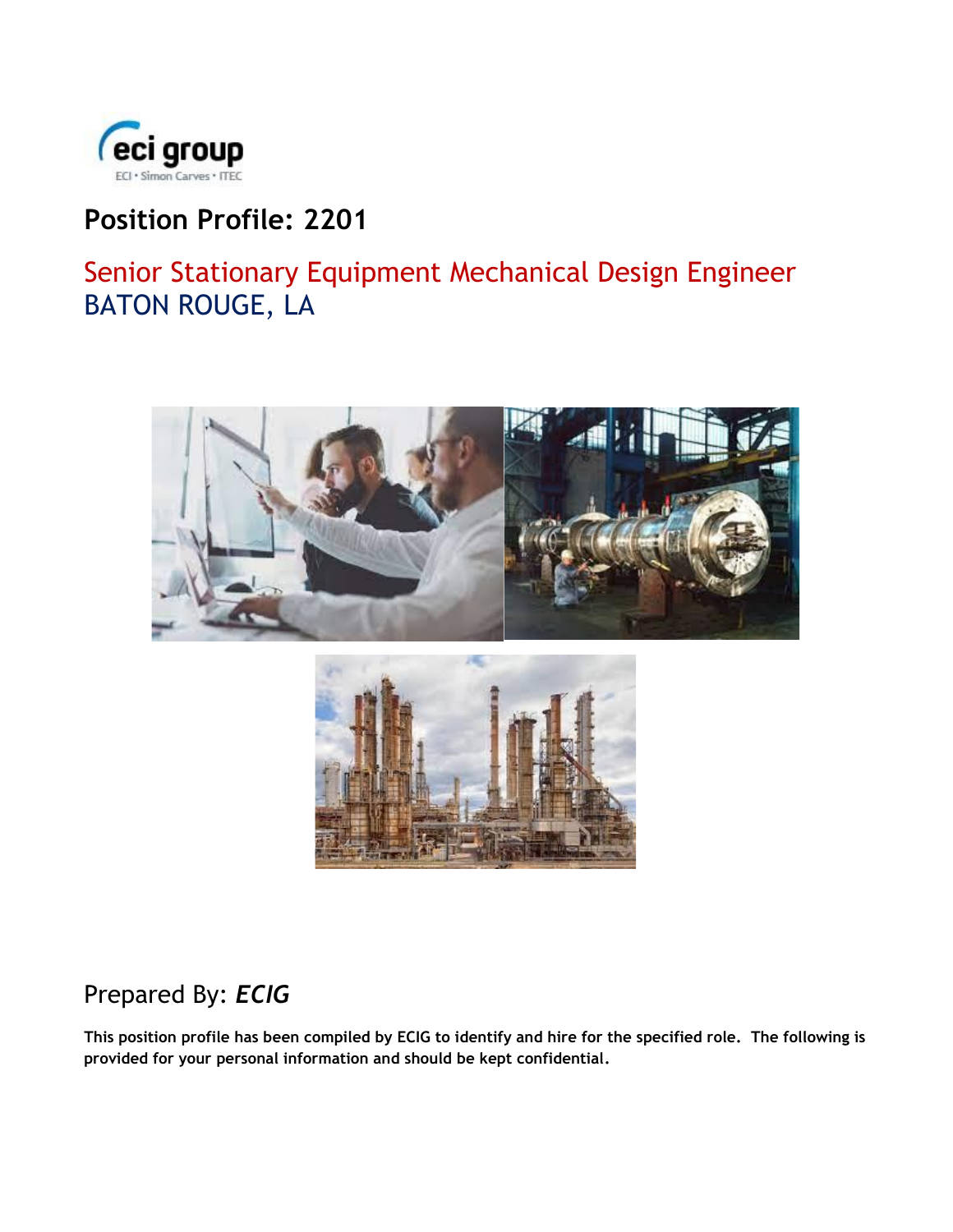

## **Senior Stationary Equipment Mechanical Design Engineer [2201]**

The world's leading specialist engineering contractor for low-density polyethylene (LDPE) and ethylene vinyl acetate (EVA) projects has an immediate a need for a *Senior Stationary Equipment Mechanical Design Engineer* who will be responsible for design and specification and stationary equipment [pressure vessels and heat exchangers].

#### **COMPANY INFORMATION: [WEBSITE** <https://ecigrouponline.com/engineering-services/> ]

Founded in 1977 ECI Group Inc. [ECIG] provides world-class engineering solutions to clients around the world, with have a long history of designing and developing industrial facilities and process plants for the production of fuels, chemicals and polymers. With core technical skills focused around the development and design of a range of processes, we continually embrace new technologies and innovative project methodologies which have contributed to our success in this field. Our full-service offering covers all Engineering discipline including Process, Mechanical (Machinery/Vessels), Piping and Pipe Stressing, Plant Layout, Electrical, Control & Instrumentation, and Civil & Structural. Our engineering services expertise includes:

- ➢ Concept Development feasibility, cost estimates, front end design, basic engineering
- ➢ Detailed Design hazard studies, FEA, DCS/SIS, flare systems, as-built drawings
- ➢ Owner's Engineer Project Management, contractor evaluation, due diligence, technical reviews
- ➢ Safety Critical Engineering SIL/LOPA, relief systems, HAZOP chair, thermal and vibrational stress analysis, design for high pressure / toxic / corrosive service

#### **BENEFITS AND FEATURES**

- $\checkmark$  Full Benefits Package health, dental, vision insurance.
- $\checkmark$  Company paid short  $\hat{\alpha}$  long-term disability and life insurance
- ✓ Flexible Spending Plans, Education Reimbursement, Dependent Care Spending Plan
- ✓ 401K Retirement Plan

#### **YOUR ROLE WITH THE COMPANY:**

- This position reports directly to the Mechanical Engineering Section Leader Dean Guidry, P.E. [https://www.linkedin.com/in/dean-guidry-p-e-bab26511/]
- Develop equipment specifications and become knowledgeable on the equipment necessary for each project.
- Prepare and check technical inquiry documents (requisitions, datasheets/specifications, etc)
- Review supplier technical quotes and prepare technical bid analysis
- Update inquiry documents to order
- Attend/run post order kick off meetings
- Review supplier design documents and coordinate with equipment supplier
- Travel to witness inspections
- Attend kick-off meetings or attend client sites.
- The role will interface with other internal engineering disciplines as well as external project team members such as the client or license provider.

### **ECI GROUP**

**FOR MORE INFORMATION CONTACT:** *Kathryn "Kate" Wilhelm, PE Director of Global Recruitment 985 264 6709* kwilhelm@ecigrouponline.com